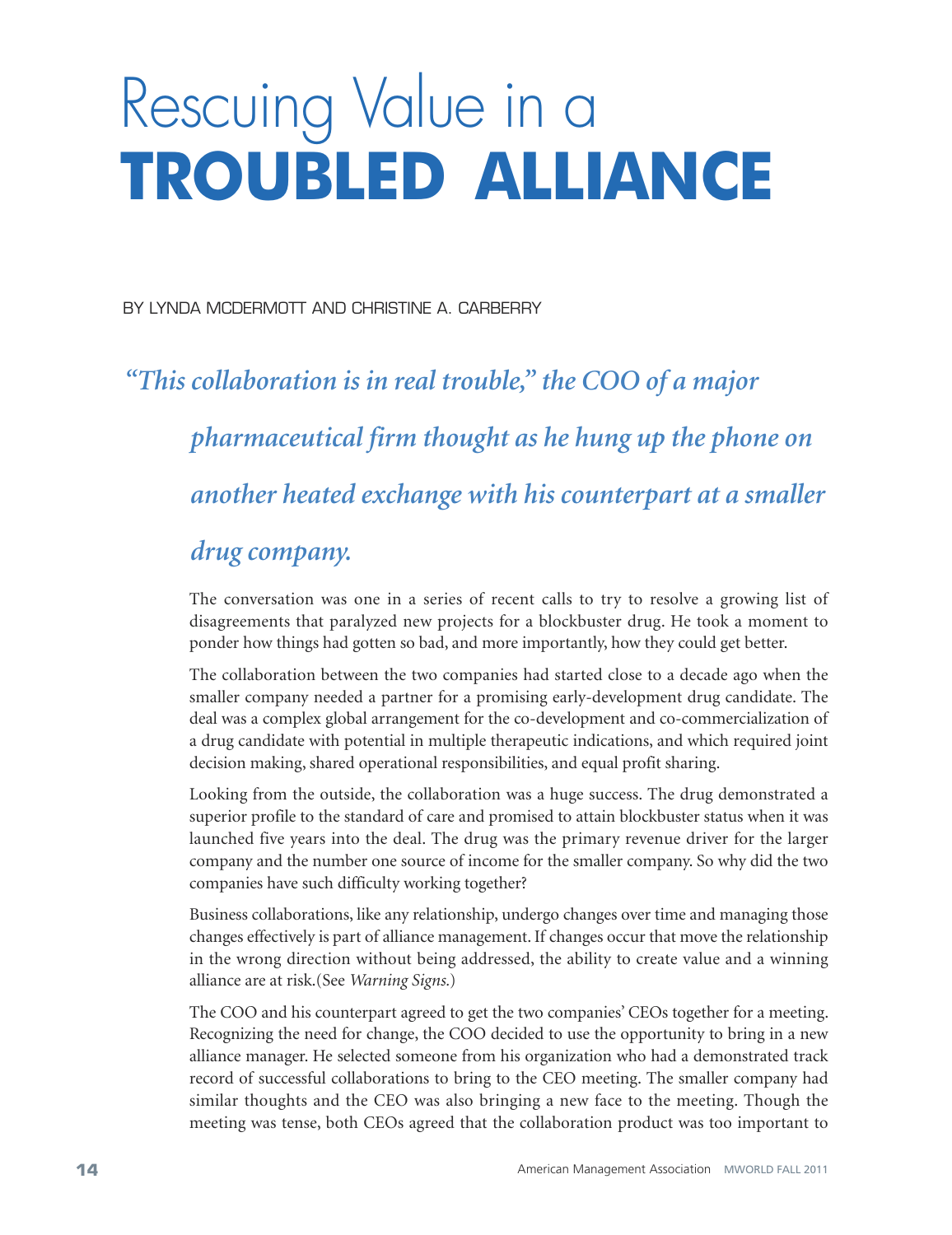both companies to let the situation deteriorate further. The two new alliance managers were tasked with coming up with a plan to turn the situation around.

Since both alliance managers were experienced and senior in their organizations, they were able to openly discuss the situation and map out an approach to address the current issues. The collaboration was governed by a six-person Joint Steering Committee (JSC), which was the logical forum to discuss the proposed plan. Shortly after the CEO meeting, the JSC was convened and the alliance managers proposed their plan.

The first step was to engage an objective third party experienced in alliance management to diagnose the situation.While the JSC initially resisted getting an outsider involved, the alliance managers insisted that an unbiased view was critical to an honest assessment of the situation. The JSC agreed to the plan and the alliance managers promised to report on progress at each subsequent JSC meeting.

The effort was called a "relaunch" of the collaboration to signal the need to make a fresh start. Interestingly, the mere fact that both companies' senior management were paying more attention to the collaboration and the need to fix it provided incentives for team members to start self-correcting their behavior.

The external consultant spent time with the alliance managers to understand the basis of the collaboration and initial perspective on the sources of misalignment.A critical first step was to discuss whether this collaboration should be saved and whether the existing agreement was still relevant. There was little use in relaunching a collaboration that would not create value or had a fatal flaw in its structure. Everyone agreed that the collaboration was creating significant value and could continue to create value under the current agreement terms. (See *"Should this Collaboration Be Saved?"*)

Next the alliance managers needed to work with the consultant to determine the scope of the assessment. In addition to the JSC, there were a large number of joint working teams to cover the strategic and operational issues supporting the marketed product and investing in continued development. The leaders of various functions (e.g. regulatory, manufacturing, drug safety, marketing, development) also played an important role in influencing the collaboration, even if they were not part of a joint team. Armed with some preliminary information, the consultant and the alliance managers agreed that an electronic survey and interviews with a cross-section of team members would be a suitable diagnostic approach. Key stakeholders, including function heads and executives, were also included to provide a full view of the collaboration dynamics.

The results of the assessment showed that there was no "quick fix" to turn the collaboration around. Team members agreed that the collaboration product was very important and that they had found ways to work through challenges under pressure. The key finding was that while individual team members had satisfactory working relationships with their counterparts, senior management was not serving as a role model for effective collaboration. Other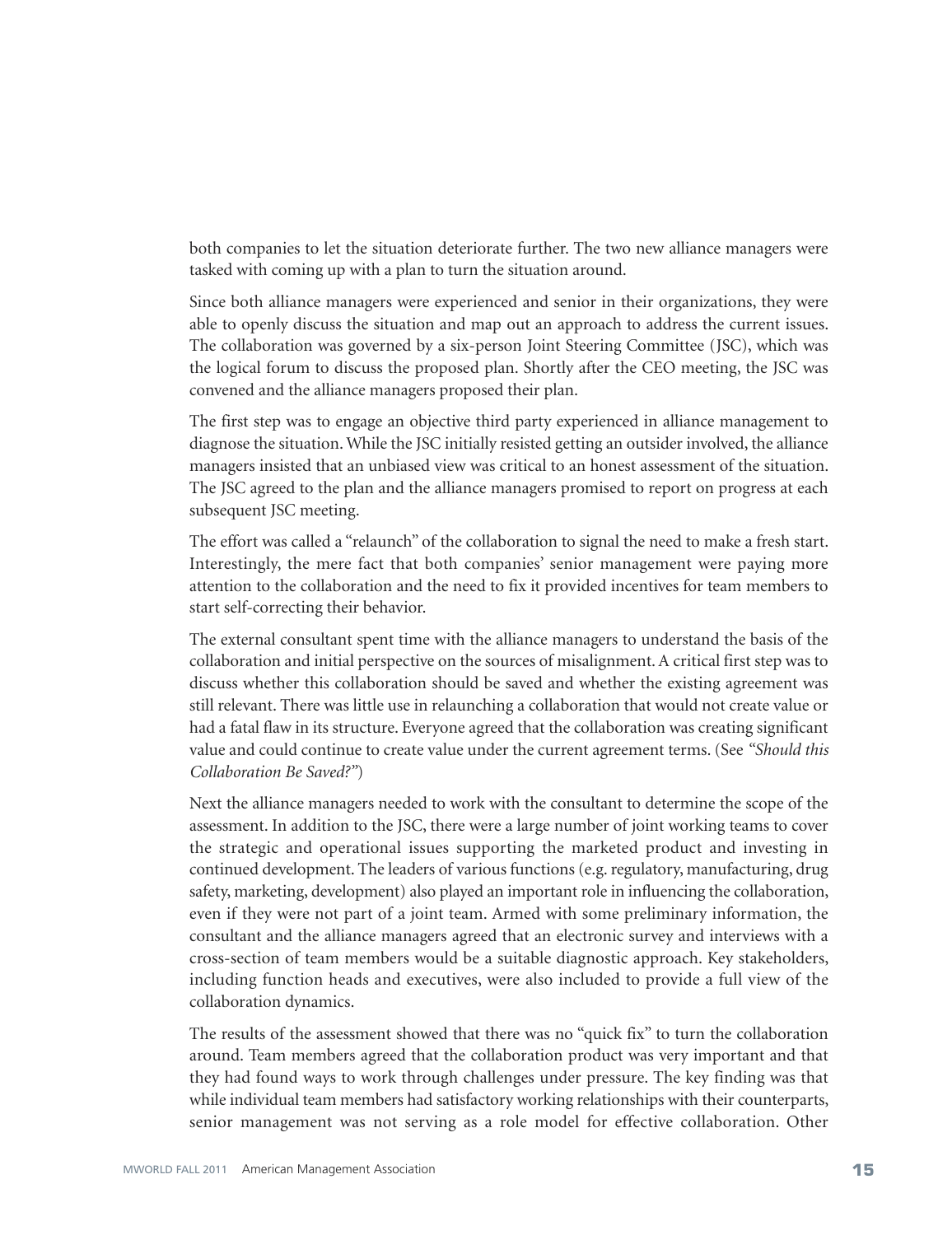## **WARNING SIGNS: WHAT TO LOOK FOR IN <sup>A</sup> FALTERING COLLABORATION**

■ Each organization spends more time coming up with an internal position on issues rather than working together to find the best solution

**■** Communication becomes less frequent and more impersonal

■ Decision making slows down and impacts the flow of work in the collaboration

■ New executives and members are put on teams without onboarding them in the collaboration

**■** Issues get escalated to executives that should be resolved at the working team level

■ People start pulling out the contract and bringing legal counsel into routine discussions

contributing factors included confusion about decision-making authority, a lack of discipline, and ad hoc teams that were created outside the formal governance structure.

A top-down approach was selected to ensure that the JSC provided the executive sponsorship and set the right example for the joint teams and each organization. The alliance managers laid out their plan to start the relaunch with an evaluation of the JSC and then cascade the work into the rest of the collaboration. This approach meant it would take more time to conduct the relaunch, but any other approach would have risked not addressing the root cause of many collaboration problems.

### **THE SENIOR GOVERNANCE BODY**

Evaluating the JSC included looking at the level and composition of this most senior governance body. Some members were changed to include more senior executives and the alliance managers were added as JSC members. The new JSC members developed a charter that was based on the collaboration agreement and outlined specific roles and responsibilities. The discipline of putting agreements into a charter that could be used as a living document brought new focus to the important role of the JSC.

In parallel, the alliance managers took a hard look at the backlog of critical disputes that had sat unresolved for months. They worked together to understand the root cause of the disagreements and find mutually acceptable solutions. It required openness and flexibility, but within three months of starting the relaunch, the JSC agreed to the proposed solutions and work started flowing through the collaboration again.

After the JSC completed its evaluation, the consultant and alliance managers went to work on the underlying joint teams. Since the collaboration was almost a decade old, they were not surprised to find that several new teams and sub-teams had been formed over the years. The term "collaboration-creep" became used to describe the evolution from a few, small, senior joint teams, to several large, junior teams that were not clearly connected to each other.

Work with the teams included evaluating team composition, establishing charters, and restoring discipline in working together. the alliance managers kept the JSC informed of progress and facilitated communications across the collaboration. There was a new momentum in the collaboration and new ideas started to turn into proposals that obtained approval and moved into execution.

Over seven months, the teams worked together to continue to refine how to work collaboratively and identify further improvements. The key was putting the agreements into practice and calling out any behaviors that were counter to a productive collaboration. There were difficult conversations when a potential conflict started to brew, but by addressing issues head-on, they were resolved before they turned into a stalemate.